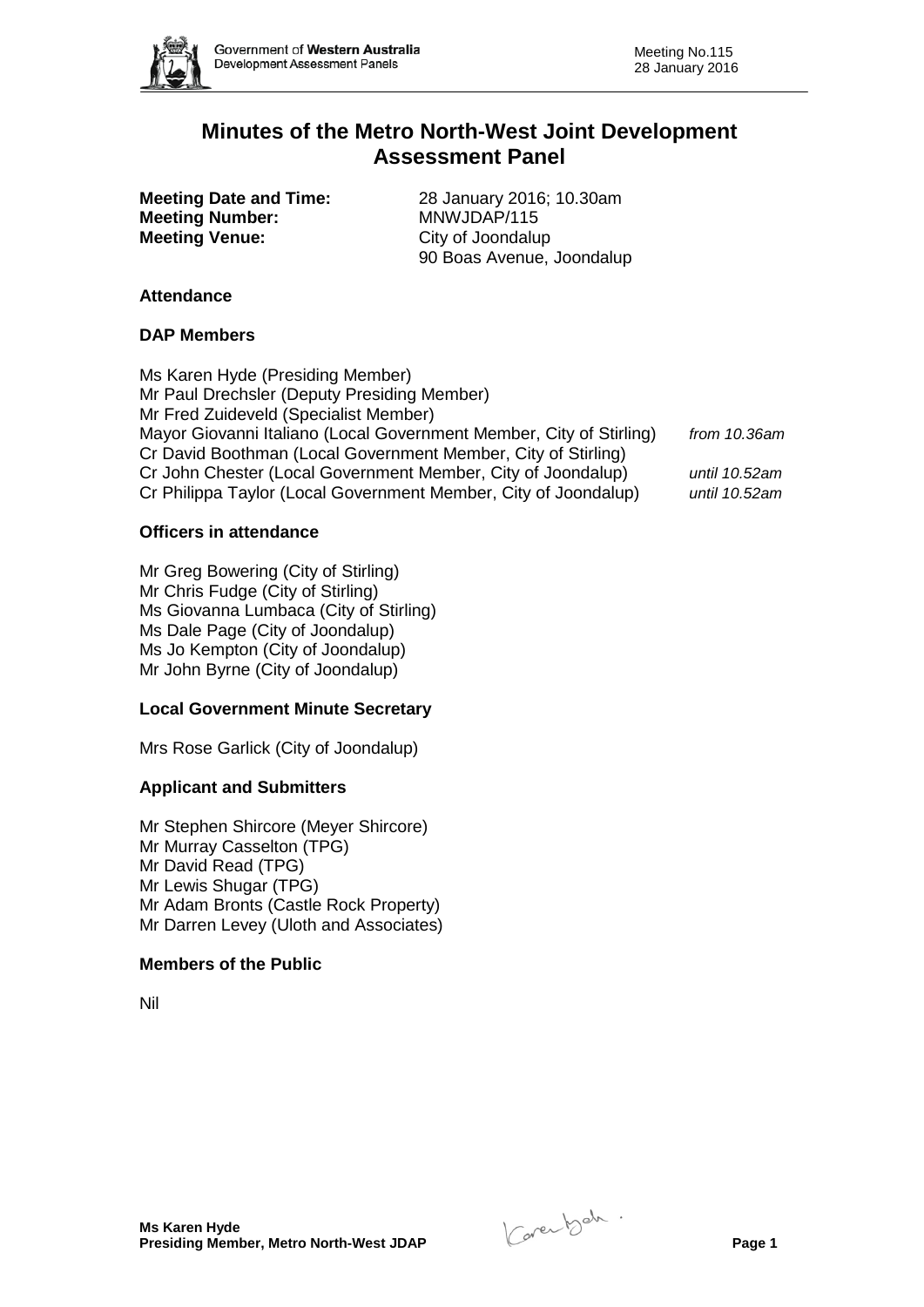

# **1. Declaration of Opening**

The Presiding Member, Ms Karen Hyde, declared the meeting open at 10.32am on 28 January 2016 and acknowledged the past and present traditional owners and custodians of the land on which the meeting was being held.

The Presiding Member advised that the meeting is being audio recorded in accordance with Section 5.16 of the Standing Orders 2012; No Recording of Meeting, which states: *'A person must not use any electronic, visual or audio recording device or instrument to record the proceedings of the DAP meeting unless the Presiding Member has given permission to do so.'* The Presiding Member granted permission for the minute taker to record proceedings for the purpose of the minutes only.

#### **2. Apologies**

Nil

#### **3. Members on Leave of absence**

Nil

#### **4. Noting of minutes**

Minutes of the Metro North-West JDAP meeting No. 113 held on 18 January 2016 were noted by DAP members.

Minutes of the Metro North-West JDAP Meeting No. 114 held on 21 January 2016 were not available for noting at the time of meeting.

#### **5. Declaration of Due Consideration**

All members declared that they had duly considered the documents.

#### **6. Disclosure of interests**

Panel member, Cr Philippa Taylor, declared an impartiality interest in Item 8.1. One of Cr Taylor's clients owns a business on Delage Street Joondalup, opposite the site.

In accordance with section 4.6.1 and 4.6.2 of the Standing Orders 2012, the Presiding Member determined that the member listed above, who had disclosed an impartiality interest, was permitted to participate in discussion and voting on the items.

## **7. Deputations and presentations**

- 7.1 Mr Murray Casselton (TPG Town Planning, Urban Design and Heritage), Mr Adam Bronts (Castle Rock Property) and Mr Darren Levey (Uloth and Associates) addressed the DAP for the application at Item 8.2.
- 7.2 Mr David Read (TPG Town Planning, Urban Design and Heritage) addressed the DAP for the application at Item 8.3.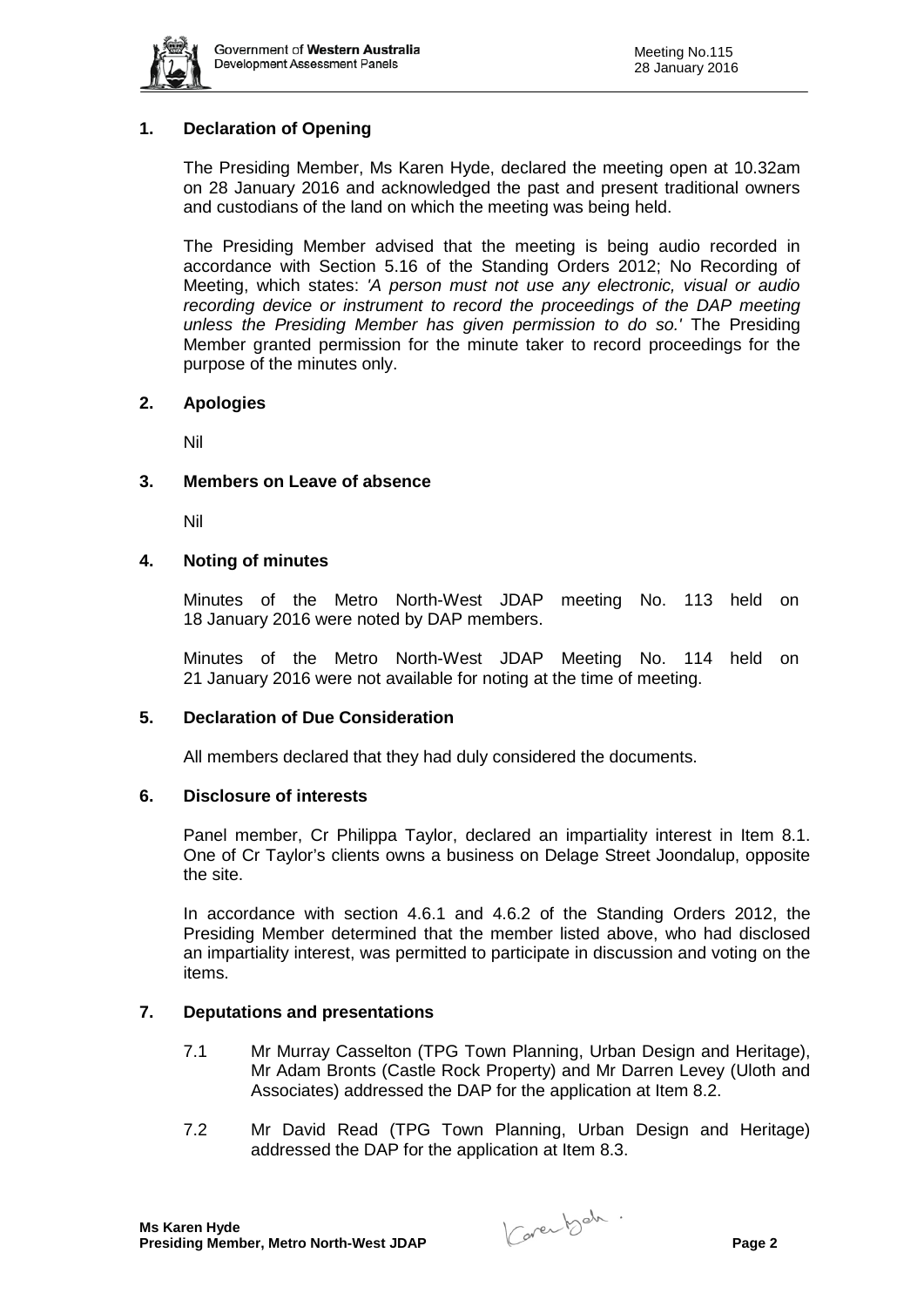

## **8. Form 1 - Responsible Authority Reports – DAP Applications**

| 8.1 | <b>Property Location:</b><br><b>Application Details:</b> | Lot 140 (2) Delage Street, Joondalup<br>Proposed self-storage facility and modifications to<br>existing showroom |
|-----|----------------------------------------------------------|------------------------------------------------------------------------------------------------------------------|
|     | Applicant:<br>Owner:                                     | Meyer Shircore & Associates<br>Openup Enterprises Pty Ltd                                                        |
|     | Responsible authority:<br>DoP File No:                   | City of Joondalup<br>DAP/15/00941                                                                                |

#### **REPORT RECOMMENDATION / PRIMARY MOTION**

**Moved by:** Cr Philippa Taylor **Seconded by:** Cr John Chester

That the Metro North-West JDAP resolves to:

**Approve** DAP Application reference DAP/15/00941 and accompanying plans SK008 Sheets 4, 5, 6, 7 and 8 in accordance with clause 68(2) of the *Planning and Development (Local Planning Scheme) Regulations 2015* Schedule 2, subject to the following conditions:

#### **Conditions**

- 1. A Construction Management Plan being submitted and approved prior to the commencement of development. The management plan shall detail how it is proposed to manage:
	- all forward works for the site:
	- the delivery of materials and equipment to the site;
	- the storage of materials and equipment on the site;
	- the parking arrangements for the contractors and subcontractors;
	- the management of dust during the construction process;
	- other matters likely to impact on the surrounding properties.

The construction management shall be undertaken in accordance with the approved plan.

- 2. A refuse management plan indicating the method of rubbish collection is to be submitted prior to the commencement of development, and approved by the City prior to the development first being occupied. The refuse management shall then be undertaken in accordance with the approved plan.
- 3. A full schedule of colours and materials for all exterior parts to the building is to be submitted and approved prior to the commencement of development. Development shall be in accordance with the approved schedule and all external materials and finishes shall be maintained to a high standard, including being free of vandalism, to the satisfaction of the City.
- 4. The ground floor glazing to the office component of the 'Self Storage Facility' is to be clear, unobscured glazing.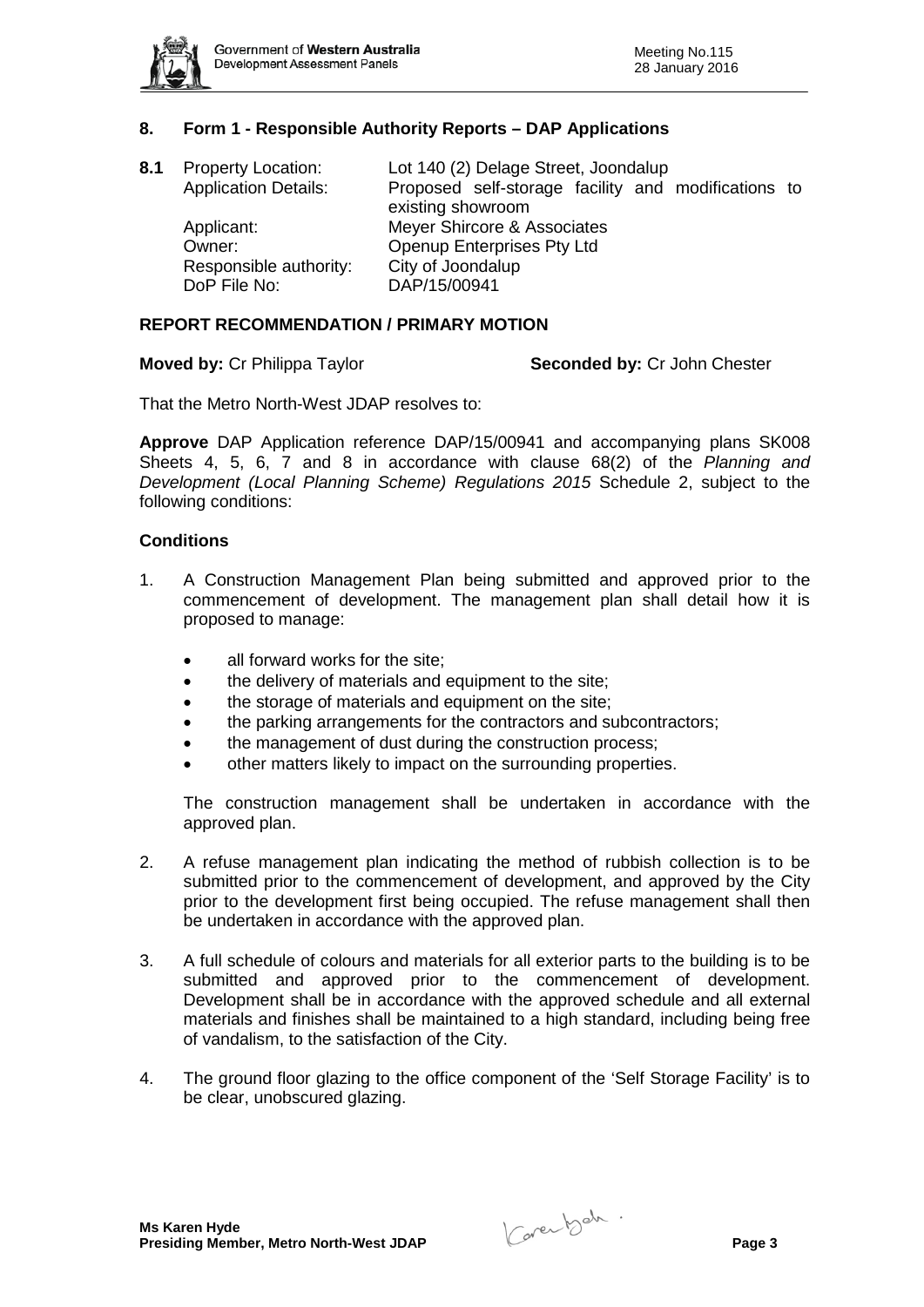

- 5. Detailed landscaping plans shall be submitted to the City for approval prior to the commencement of construction. These landscaping plans are to indicate the proposed landscaping treatment(s) of the subject site and the adjoining road verge(s), and shall:
	- Be drawn at an appropriate scale of either 1:100, 1:200 or 1:500;
	- Provide all details relating to paving, treatment of verges and tree planting in the car park, including two additional shade trees for the car parking bays along the northern boundary of the site;
	- Show spot levels and/or contours of the site:
	- Indicate any natural vegetation to be retained and the proposed manner in which this will be managed;
	- Be based on water sensitive urban design principles to the satisfaction of the City;
	- Be based on Designing out Crime principles to the satisfaction of the City; and
	- Show all irrigation design details.
- 6. Landscaping and reticulation shall be established in accordance with the approved landscaping plans, Australian Standards and best trade practice prior to the development first being occupied and thereafter maintained to the satisfaction of the City.
- 7. All stormwater shall be collected on-site and disposed of in a manner acceptable to the City.
- 8. The car parking bays, driveways and access points shown on the approved plans are to be designed, constructed, drained and marked in accordance with the Australian Standard for Off-street Car Parking (AS/NZS2890.1 2004), Off-street Parking for People with Disabilities (AS/NZS2890.6 2009) and Off-street Commercial Vehicle Facilities (AS2890.2:2002), prior to the occupation of the development. These bays are to be thereafter maintained to the satisfaction of the City.
- 9. Any illumination used for the signage is to be low level and must not flash, pulsate or chase.
- 10. The signage must not include fluorescent, reflective or retro reflective colours.
- 11. The signage is to be established and thereafter maintained to a high standard to the satisfaction of the City.

## **Advice Notes**

- 1. In regard to the required landscaping plan the applicant is advised that the proposed landscaping shall be to a standard that reflects the landmark site at the entry to the Winton Road district, to the satisfaction of the City.
- 2. Further approval from the City will be required for the removal of any verge trees.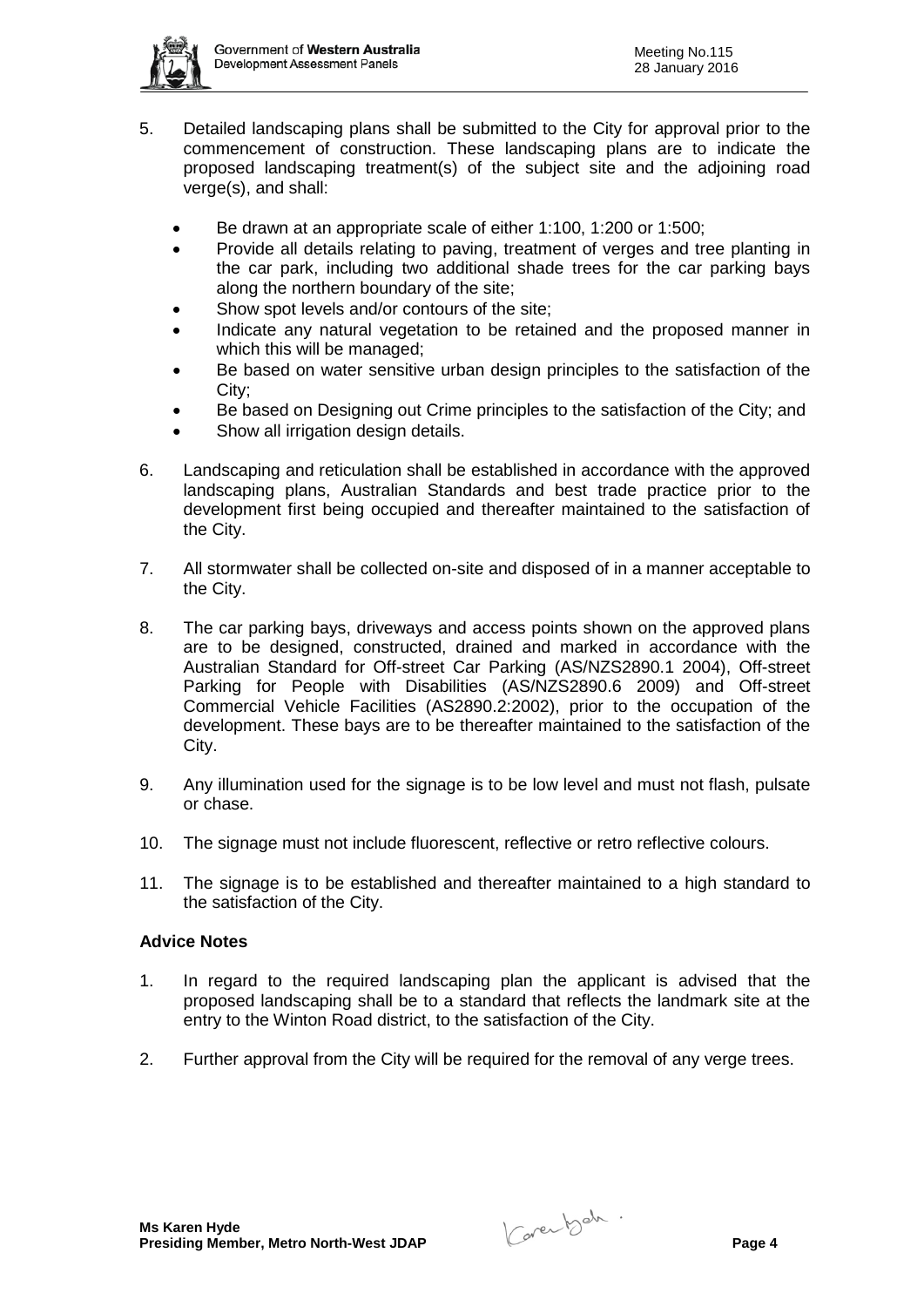

**Moved by:** Cr John Chester **Seconded by:** Cr Philippa Taylor

Amend Condition 5 as follows:

- *1 In the second dot point replace the word 'two' with 'three'.*
- *2 Add a further dot point to read as follows:*

*"Eight trees to be planted to shade the 42 median car bays."* 

**REASON:** The additional trees will increase shade coverage in the car park.

**The Amending Motion was put and CARRIED UNANIMOUSLY.**

## **AMENDING MOTION**

**Moved by:** Cr Philippa Taylor **Seconded by:** Cr John Chester

Amend Advice Note 1 as follows:

*At the end of the advice note, add the words ", this shall include the planting of mature trees."*

**REASON:** The planting of mature trees reflects the importance of this entry point to the Winton Road district.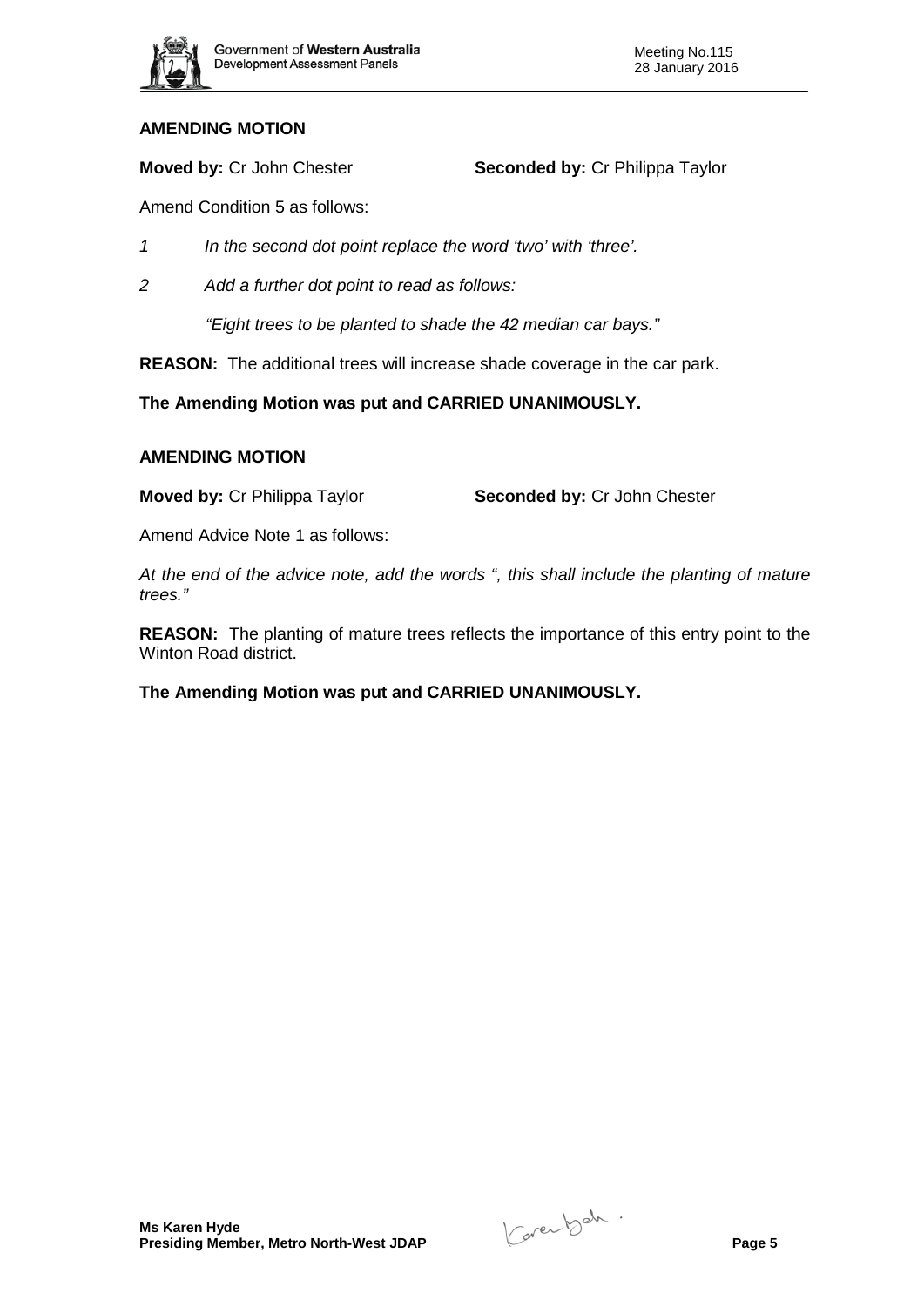

# **PRIMARY MOTION (AS AMENDED)**

That the Metro North-West JDAP resolves to:

**Approve** DAP Application reference DAP/15/00941 and accompanying plans SK008 Sheets 4, 5, 6, 7 and 8 in accordance with clause 68(2) of the *Planning and Development (Local Planning Scheme) Regulations 2015* Schedule 2, subject to the following conditions:

#### **Conditions**

- 1. A Construction Management Plan being submitted and approved prior to the commencement of development. The management plan shall detail how it is proposed to manage:
	- all forward works for the site:
	- the delivery of materials and equipment to the site;
	- the storage of materials and equipment on the site;
	- the parking arrangements for the contractors and subcontractors:
	- the management of dust during the construction process;
	- other matters likely to impact on the surrounding properties.

The construction management shall be undertaken in accordance with the approved plan.

- 2. A refuse management plan indicating the method of rubbish collection is to be submitted prior to the commencement of development, and approved by the City prior to the development first being occupied. The refuse management shall then be undertaken in accordance with the approved plan.
- 3. A full schedule of colours and materials for all exterior parts to the building is to be submitted and approved prior to the commencement of development. Development shall be in accordance with the approved schedule and all external materials and finishes shall be maintained to a high standard, including being free of vandalism, to the satisfaction of the City.
- 4. The ground floor glazing to the office component of the 'Self Storage Facility' is to be clear, unobscured glazing.
- 5. Detailed landscaping plans shall be submitted to the City for approval prior to the commencement of construction. These landscaping plans are to indicate the proposed landscaping treatment(s) of the subject site and the adjoining road verge(s), and shall:
	- Be drawn at an appropriate scale of either 1:100, 1:200 or 1:500;
	- Provide all details relating to paving, treatment of verges and tree planting in the car park, including three additional shade trees for the car parking bays along the northern boundary of the site;
	- Show spot levels and/or contours of the site;
	- Indicate any natural vegetation to be retained and the proposed manner in which this will be managed;
	- Be based on water sensitive urban design principles to the satisfaction of the City;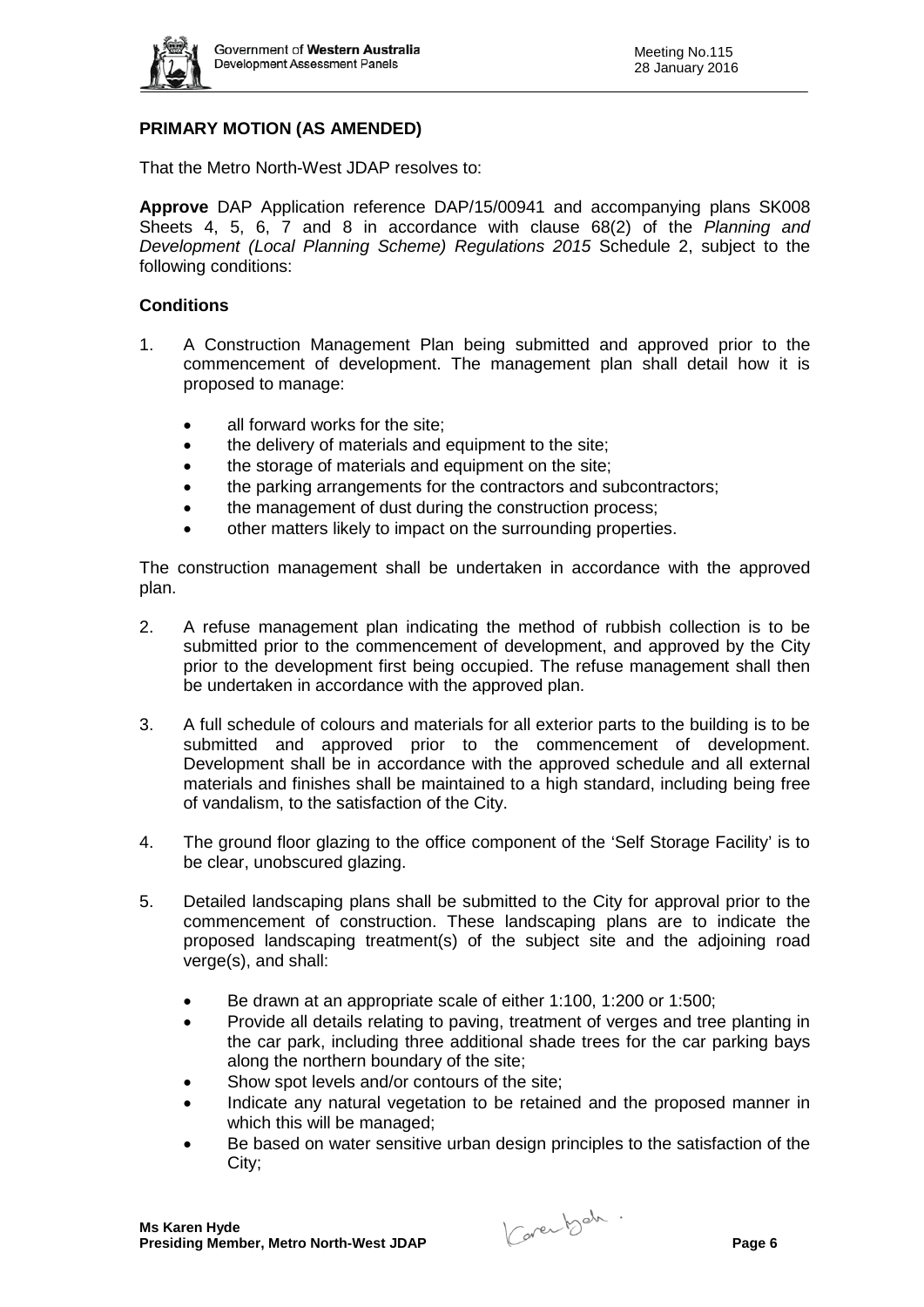

- Be based on Designing out Crime principles to the satisfaction of the City; and
- Show all irrigation design details.
- Eight trees to be planted to shade the 42 median car bays.
- 6. Landscaping and reticulation shall be established in accordance with the approved landscaping plans, Australian Standards and best trade practice prior to the development first being occupied and thereafter maintained to the satisfaction of the City.
- 7. All stormwater shall be collected on-site and disposed of in a manner acceptable to the City.
- 8. The car parking bays, driveways and access points shown on the approved plans are to be designed, constructed, drained and marked in accordance with the Australian Standard for Off-street Car Parking (AS/NZS2890.1 2004), Off-street Parking for People with Disabilities (AS/NZS2890.6 2009) and Off-street Commercial Vehicle Facilities (AS2890.2:2002), prior to the occupation of the development. These bays are to be thereafter maintained to the satisfaction of the City.
- 9. Any illumination used for the signage is to be low level and must not flash, pulsate or chase.
- 10. The signage must not include fluorescent, reflective or retro reflective colours.
- 11. The signage is to be established and thereafter maintained to a high standard to the satisfaction of the City.

## **Advice Notes**

- 1. In regard to the required landscaping plan the applicant is advised that the proposed landscaping shall be to a standard that reflects the landmark site at the entry to the Winton Road district, to the satisfaction of the City, this shall include the planting of mature trees.
- 2. Further approval from the City will be required for the removal of any verge trees.

## **The Primary Motion (as amended) was put and CARRIED UNANIMOUSLY.**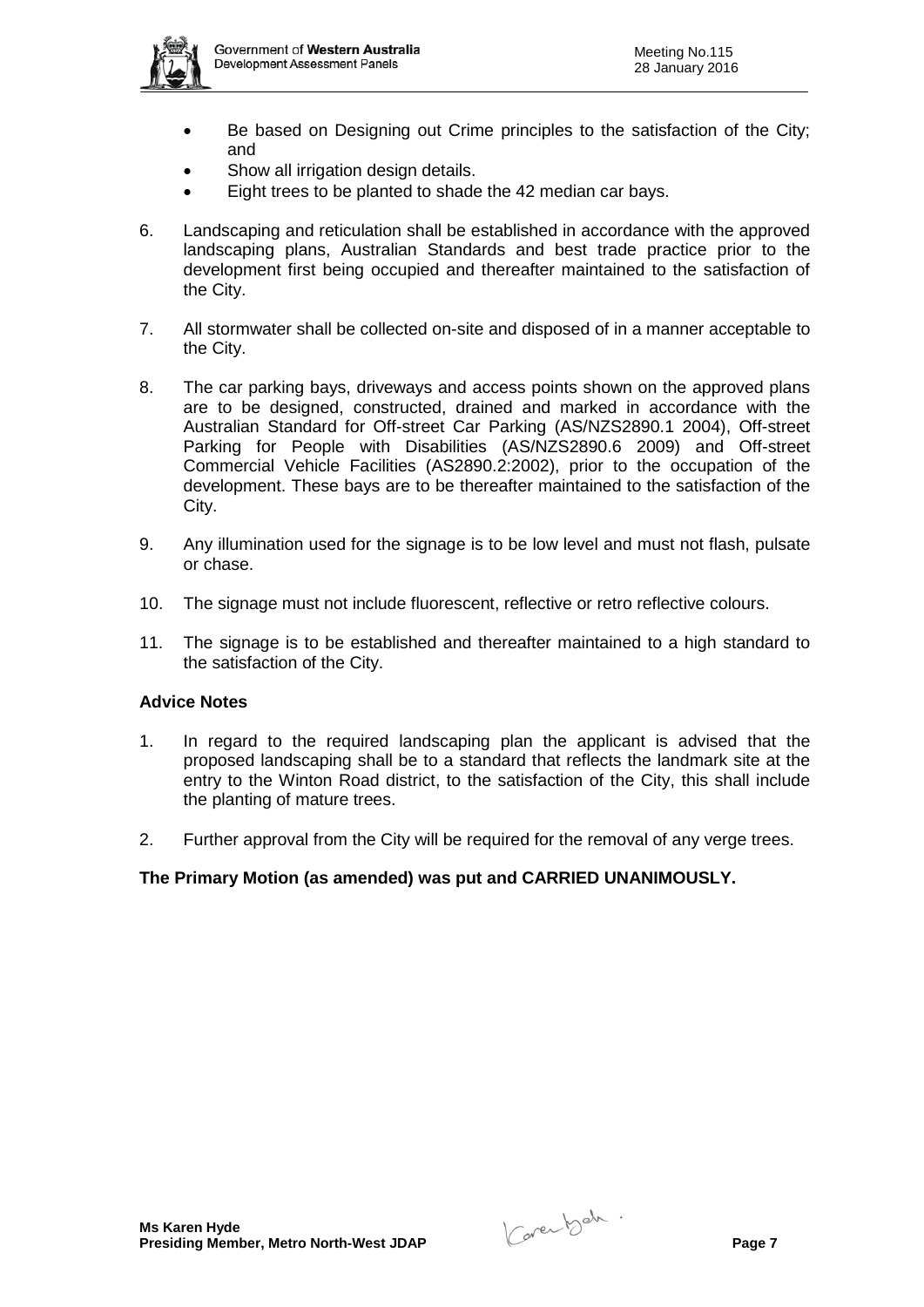

Responsible authority: City of Stirling DoP File No: DAP/15/00915

**8.2** Property Location: Lot 603, House Number 5, Milldale Way, Mirrabooka Application Details: Four Storey Office & Restaurant<br>Applicant: FPG Town Planning. Urban Desi TPG Town Planning, Urban Design and Heritage Owner: Department of Housing

# **REPORT RECOMMENDATION / PRIMARY MOTION**

**Moved by:** Cr David Boothman **Seconded by:** Mayor Giovanni Italiano

That the Metro North-West JDAP resolves to:

**Approve** DAP Application reference DAP/15/00915 and accompanying plans (Attachment 1) for a Four Storey Office and Restaurant, in accordance with Clause 10.3 of the City of Stirling's Local Planning Scheme No.3, subject to the following conditions:

## **Conditions:**

- 1. Prior to the occupation of the development, the allocation of car and motorcycle parking bays on the site shall be in compliance with the Mirrabooka Town Centre Local Development Plan and Local Planning Policy 5.9, as follows:
	- a. Public Bays A minimum of 62 bays; and
	- b. Short Stay Public Bays A minimum of 37 bays;

Alternatively a 20% reduction in public car bays can be achieved via a cash-in-lieu payment for twelve (12) public car parking bays, based on the value of 21m² of land area per bay (valuation being obtained from the Valuer Generals Office at the applicant's cost), and construction costs (to be determined by the City of Stirling) in accordance with Clause 5.8 of the City of Stirling Local Planning Scheme No. 3 to the satisfaction of the City of Stirling, prior to the commencement of development (refer to Advice Note 1).

- 2. A cash-in-lieu contribution of \$162,094.00 (+GST) for the provision of public car parking bays and associated road works along Milldale Way, prior to the commencement of development.
- 3. The development is to provide 22 on-site motorcycle parking bays within the basement level, in compliance with Local Planning Policy 5.9, to the satisfaction of the City prior to occupation of the development.
- 4. The development is to provide one (1) dedicated Service Bay, in compliance with Local Planning Policy 5.9. The bay shall be signposted on site, to the satisfaction of the City prior to occupation of the development.
- 5. Itchen Lane is to be upgraded in compliance with concept drawing no. DA15/2283-SK01, including the construction of twelve (12) embayed on-street parking bays within the Itchen Lane road reserve, at the owner/applicant's expense, to the satisfaction of the City, prior to occupation of the development. (Refer to advice note 3).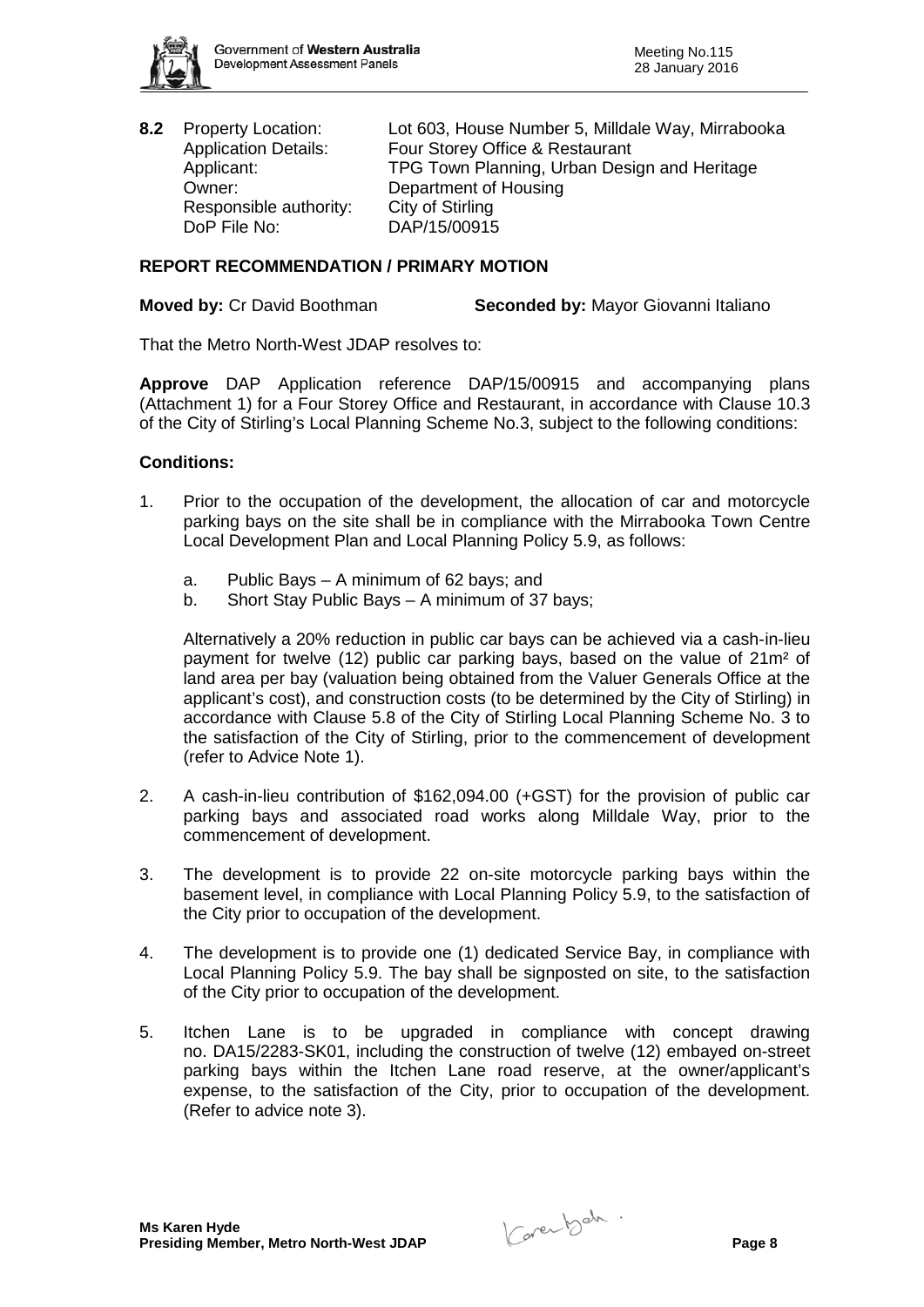

- 6. Footpaths along Milldale Way abutting the site are to be upgraded to comply with to a minimum width of 2.4m in compliance with concept drawing no. DA15/2283-SK01, and to the satisfaction of the City, prior to occupation of the development.
- 7. A Parking Management Plan shall be submitted to the City of Stirling for approval prior to commencement of development. The Parking Management Plan shall demonstrate how:
	- a. Access to the parking areas will be controlled;
	- b. How will different types of parking within the facility be managed and controlled;
	- c. What management will be imposed on public parking to reflect short stay or long stay parking restrictions;
	- d. What methods will be used to police and enforce compliance with Local Planning Policy 5.9 – Mirrabooka Town Centre Parking Policy;
	- e. How will evidence be collected and reported to demonstrate compliance; and
	- f. What safety and security measures will be implemented to protect those using the facility.

The Parking Management Plan is to be complied with for the duration of the occupation of the development, unless otherwise varied by the City of Stirling.

- 8. The 12 tenancy bays highlighted on the development plans within the basement level are to be allocated for tenancy use only, to the satisfaction of the City. The bays shall thereafter be maintained for the life of the development.
- 9. The main vehicular ramp grades to the basement level are to be in accordance with AS/NZS2890.1 section 3.3(a).
- 10. Illuminated pedestrian warning signs and any other warning devices deemed necessary by the City of Stirling are to be provided on the exit ramps to the basement level, prior to occupation of the development.
- 11. Vehicular parking manoeuvring and circulation areas indicated on the approved plan shall be sealed and drained, the parking spaces marked out and maintained in good repair.
- 12. All parking areas (including disabled car parking bays) are to comply with AS/NZS2890.1:2004, AS2890.2:2002 and AS/NZS2890.6:2009.
- 13. The basement level headroom is to comply with Australian Standard AS/NZS2890.
- 14. The development is to provide awnings to a minimum width of 2.5m for the entire Milldale Way and Doncaster Road facades. The awnings shall be constructed in compliance with the Mirrabooka Town Centre Local Development Plan.
- 15. The development is to provide 67 bicycle lockers for each bicycle bay provided, in compliance with Local Planning Policy 6.2.
- 16. A Site Management Plan to be submitted and approved by the City of Stirling prior to the issue of a building permit. The Site Management Plan to address dust, noise, waste management, storage of materials, traffic and site safety/security. The Site Management Plan is to be complied with for the duration of the construction of the development.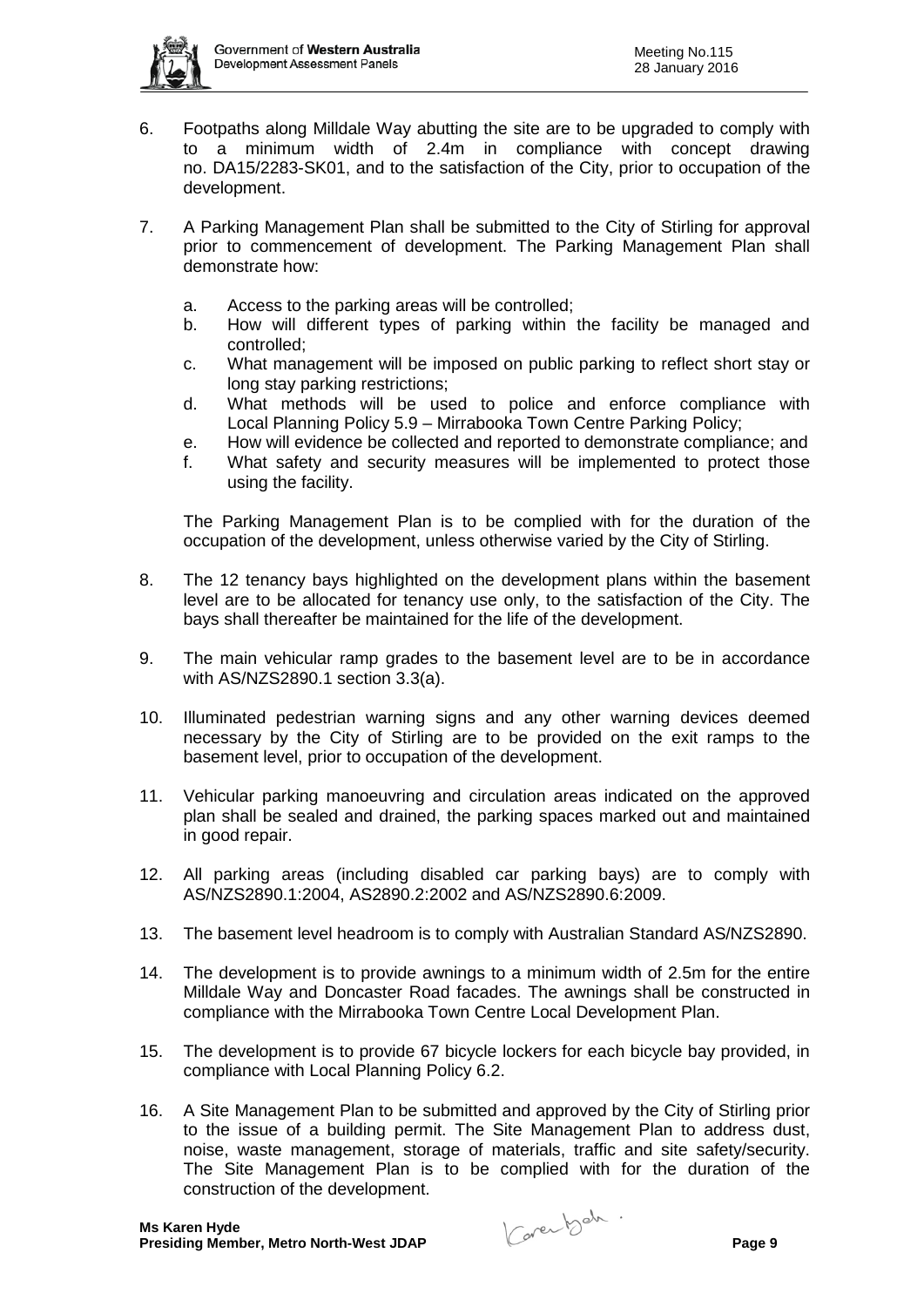

- 17. A Waste Management Plan to be submitted and approved by the City of Stirling prior to the issue of a building permit. The refuse area shall comply with the City of Stirling Waste Management Local Law 2010.
- 18. All land indicated as landscaped area on the approved landscaping plan shall be developed on practical completion of the building and are to be maintained in good condition thereafter.
- 19. Verges abutting street frontages are to be upgraded to comply with the City's Mirrabooka Town Centre Local Development Plan to the satisfaction of the City of Stirling.
- 20. Proposed verge trees are to be located to comply with minimum road setback requirements and sight lines, in compliance with the City's Street and Reserve Trees Policy.
- 21. Pedestrian entrances shall be at finished pavement level of the adjacent public road to allow for Universal Access.
- 22. No goods or materials being stored, either temporarily or permanently, in the parking or landscape areas or within access driveways. All goods and materials are to be stored within the buildings or storage facilities, where provided.
- 23. Architectural lighting of the building and lighting under all awnings and at all entry points to be provided prior to occupation of the development.
- 24. Lighting to be provided to all public spaces including under awnings, parking areas, service areas, footpaths and entry and exit points.
- 25. Any outside lighting to comply with Australian Standards AS 4282-1997 for the control of obstructive effects of outdoor lighting and not spill into any adjacent residential premises.
- 26. All signage is to be in strict accordance with the City of Stirling's Advertising Signs Policy, unless the further approval from the City of Stirling is obtained.
- 27. Compliance with the colours and materials schedule provided on the approved plans.
- 28. All air conditioning units, plant and roof equipment and other external fixtures are to be screened from view of a public street.
- 29. All stormwater from all roofed and paved areas shall be collected and contained on site.
- 30. The development to be connected to the reticulated sewerage network.
- 31. All ground floor external walls are to be treated with an anti-graffiti coating to reduce the likelihood of and improve ease of graffiti removal.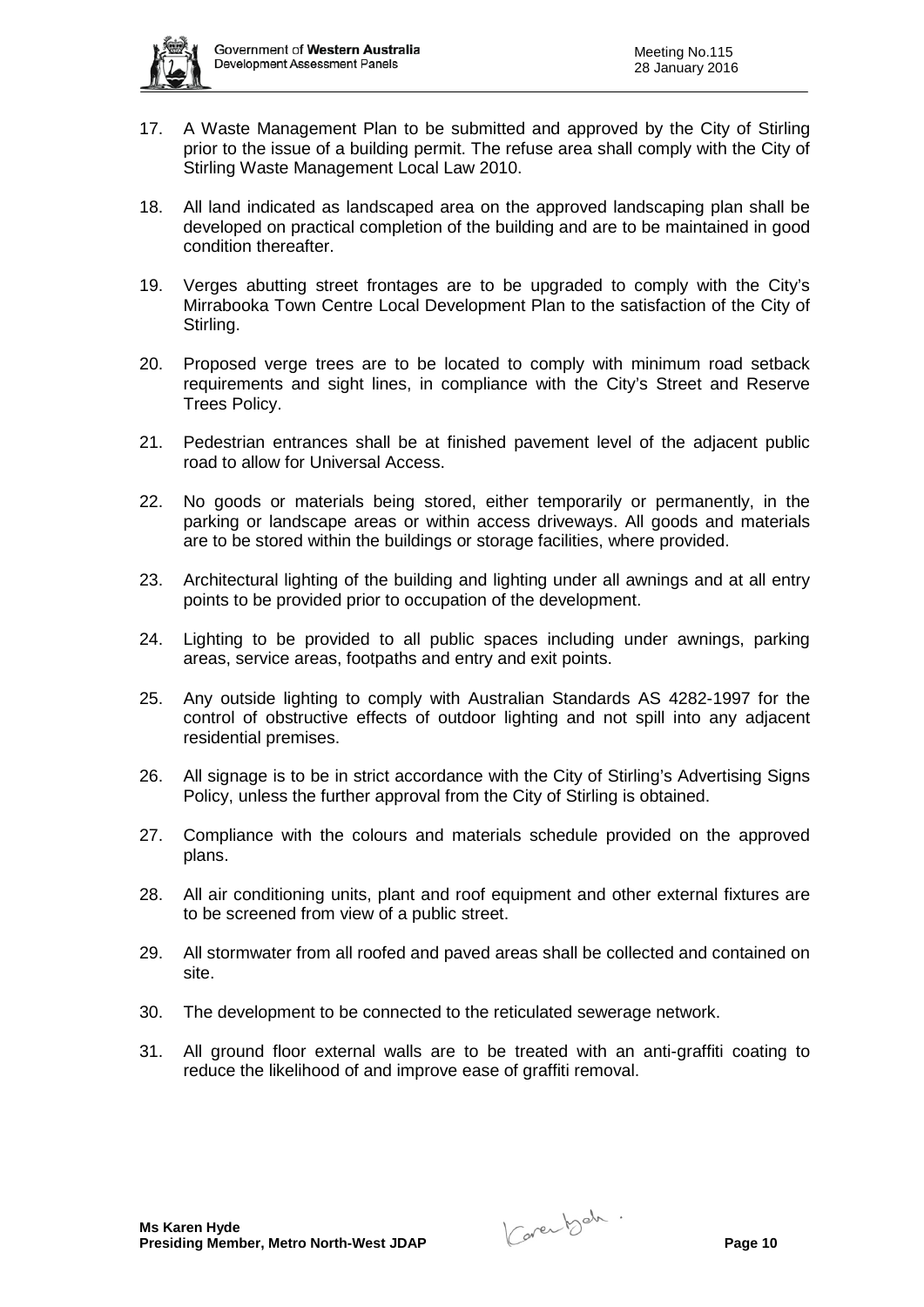

# **Advice Notes:**

1. Short Stay Public Parking Bays means bays that are provided or offered to members of the public (whether or not upon a payment of a fee or subject to other condition) but does not include parking that involves the use of reserved or dedicated parking bay.

The Public Parking Bays shall be publicly accessible at all times. The following time limits are to apply:

- a. 50% of vehicles are permitted to stay less than 4 hours; and
- b. 90% of vehicles are permitted to stay less than 6 hours.
- 2. Construction noise is not permitted outside of the hours of 7.00am to 7.00pm Monday to Saturday inclusive. Any construction works are to comply with the Environmental Protection (Noise) Regulations 1997. Noisy construction works to comply with times specified under the Noise Regulations unless a Noise Management Plan for the construction site has been issued.
- 3. For all proposed works within the road reserve, detailed engineering construction plans are to be submitted and approved by the City of Stirling prior to any works commencing on site.
- 4. Delivery and service vehicles are not permitted to enter the site outside of the hours 7:00am to 7:00pm Monday to Saturday and 9:00am to 5:00pm Sundays and public holidays.
- 5. Detailed fit out plans and specifications for the proposed café to be submitted to and approved by the City's Health Unit prior to the commencement of fitting out.
- 6. Proposed cafe to comply with the requirements of the *Food Act 2008* and the Australia New Zealand Food Standards code.
- 7. Potential nuisance from artificial light to be addressed in accordance with Australian Standard AS 4282- 1997.
- 8. All designated exits are to have the doors opening towards egress unless otherwise approved by the City's Health and Compliance Business Unit.
- 9. Ventilation of underground car park to comply with Australian Standard AS 1668.2.
- 10. A construction site management plan is required to be submitted to address potential impacts during the construction phase.
- 11. Development to comply in all respects with the Health (Public Building) Regulations 1992.
- 12. Works relating to the subject development, required or proposed within the road reserve require separate approval of the City.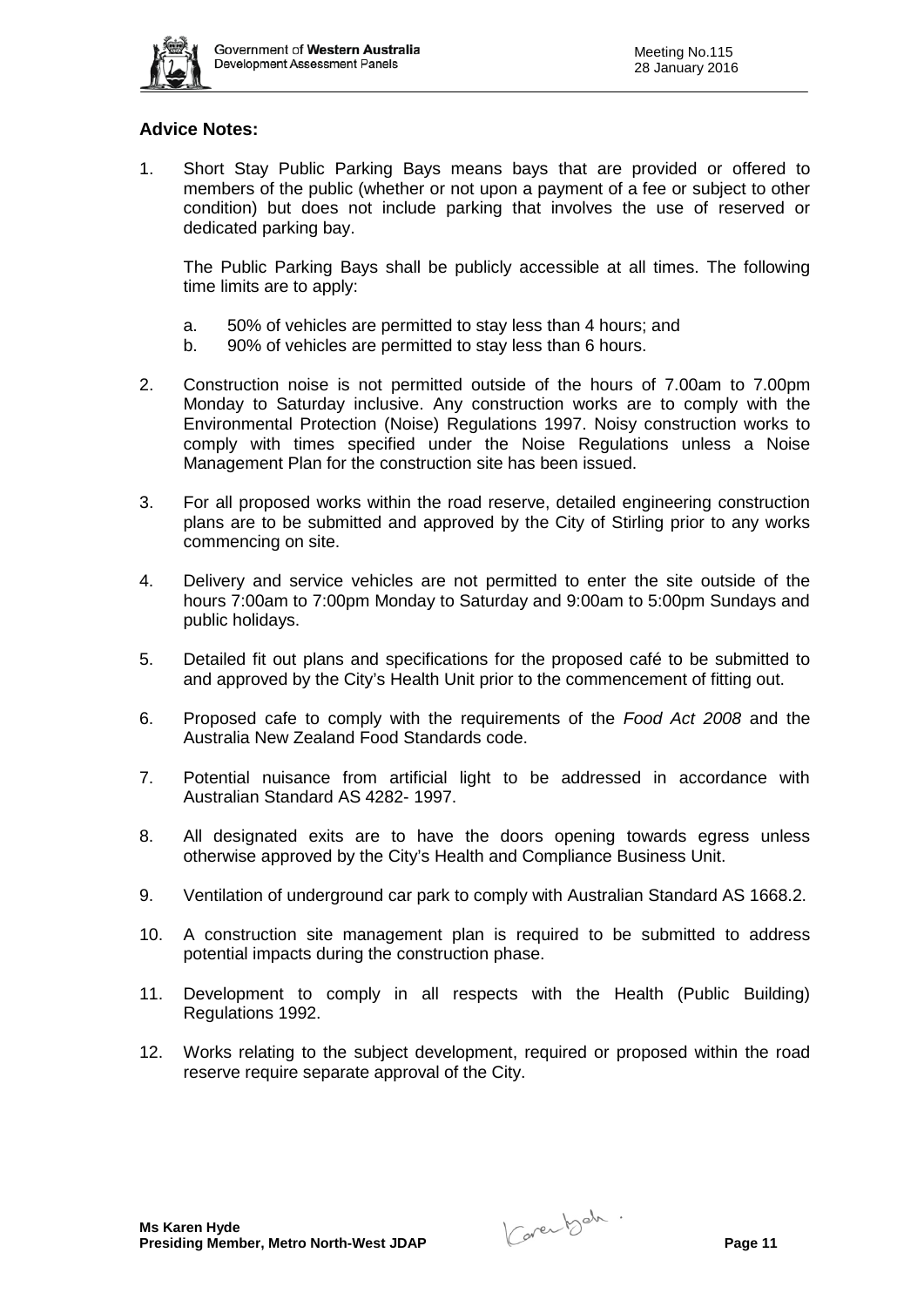

**Moved by:** Mr Paul Drechsler **Seconded by:** Mr Fred Zuideveld

That Condition 1 be deleted.

**REASON:** The applicant requested the consideration of the deletion of the condition on the basis that sufficient car parking bays were provided on the site within the basement car park.

**The Amending Motion was put and LOST (2/3).** 

- For: Mr Paul Drechsler Mr Fred Zuideveld
- Against: Ms Karen Hyde Mayor Giovanni Italiano Cr David Boothman

#### **AMENDING MOTION**

**Moved by:** Ms Karen Hyde **Seconded by:** Cr David Boothman

In condition 2 after the word 'contribution' add the following wording 'for the construction costs (to be determined by the City of Stirling)' and delete 'of \$162,094.00 (+GST)' and insert the number '10' in front of the words 'public car'.

**REASON:** To address the applicants concern over the cash-in-lieu contribution and the amount specified.

**The Amending Motion was put and CARRIED UNANIMOUSLY.**

## **AMENDING MOTION**

**Moved by:** Cr David Boothman **Seconded by:** Mr Fred Zuideveld

Amend Condition 3 to read as follows:

*"A revised landscaping plan and plan for motorcycle parking provision to the western aspect of the site being provided prior to commencement of works, to the satisfaction of the City"*

**REASON:** To clarify the location and screening of the motorcycle parking bays.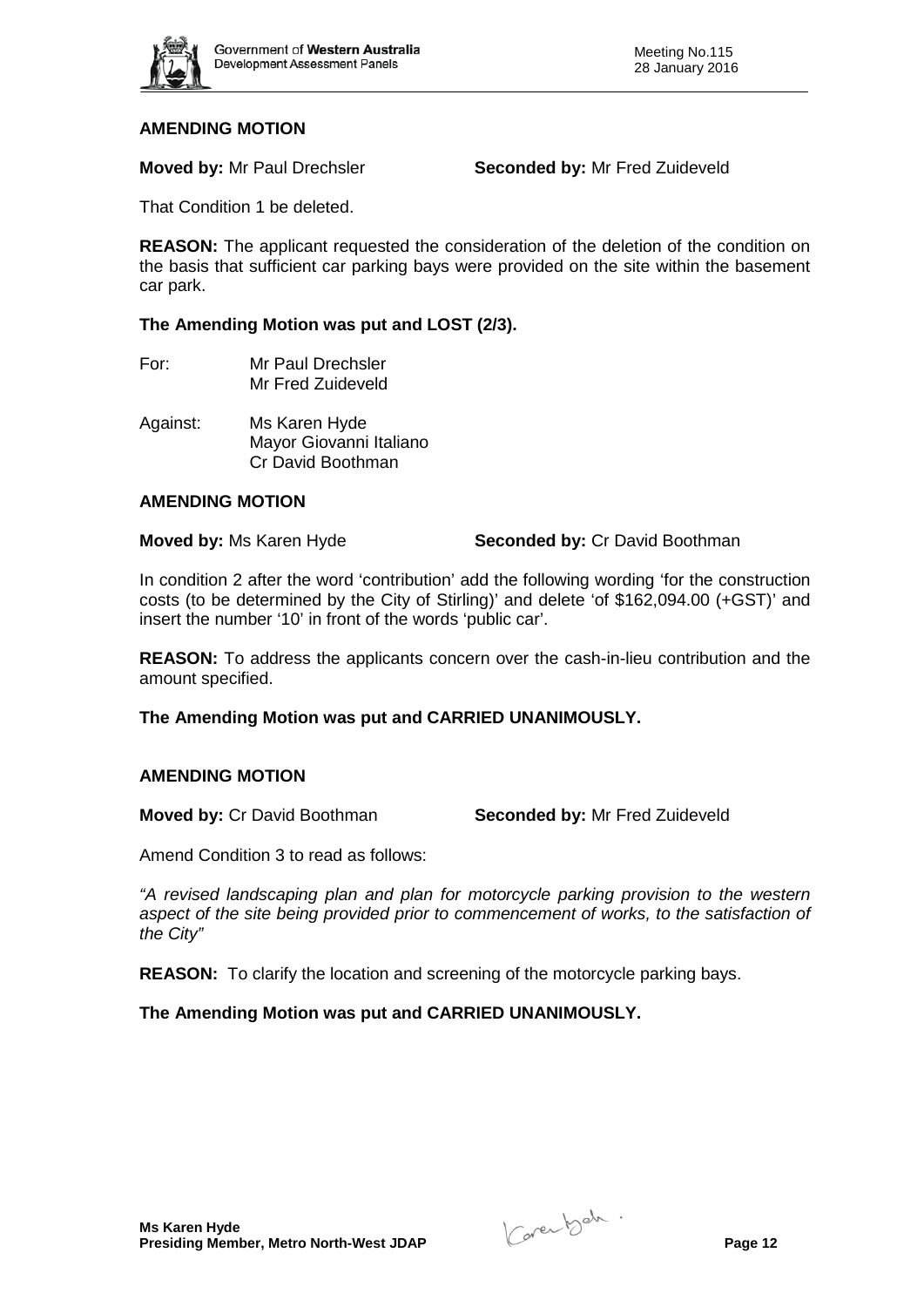

**Moved by:** Ms Karen Hyde **Seconded by:** Mr Paul Drechsler

In condition 4 introduce after the words 'service bay' the words 'within the basement level'.

**REASON:** To clarify that the service bay is located in the basement level car park.

**The Amending Motion was put and CARRIED UNANIMOUSLY.**

#### **AMENDING MOTION**

**Moved by:** Ms Karen Hyde **Seconded by:** Cr David Boothman

Add the following sentence to Condition 10:

*"Details to be addressed with the City's Engineering Design Business Unit at the crossover application stage."*

**REASON:** The additional sentence will enable the applicant and the City to agree on the type of illuminated pedestrian warning signs to be installed for when vehicles exit the basement car park.

#### **The Amending Motion was put and CARRIED (4 /1).**

| For: | Ms Karen Hyde           |
|------|-------------------------|
|      | Mr Paul Drechsler       |
|      | Mayor Giovanni Italiano |
|      | Cr David Boothman       |
|      |                         |

Against: Mr Fred Zuideveld

#### **AMENDING MOTION**

**Moved by:** Ms Karen Hyde **Seconded by:** Cr David Boothman

Amend Condition 14 to read as follows:

*"The development is to provide awnings to a minimum width of 2.5m for the entire Milldale Way and Doncaster Road facades, which may be reduced to allow for the City's Engineering Design requirements for road traffic safety. The awnings shall be constructed in compliance with the Mirrabooka Town Centre Local Development Plan.*

*The awning along Doncaster Road is not required across the full width of the façade and is only required along the northern half, to the satisfaction of the City."*

**REASON:** To clarify the consideration of variations in the awnings.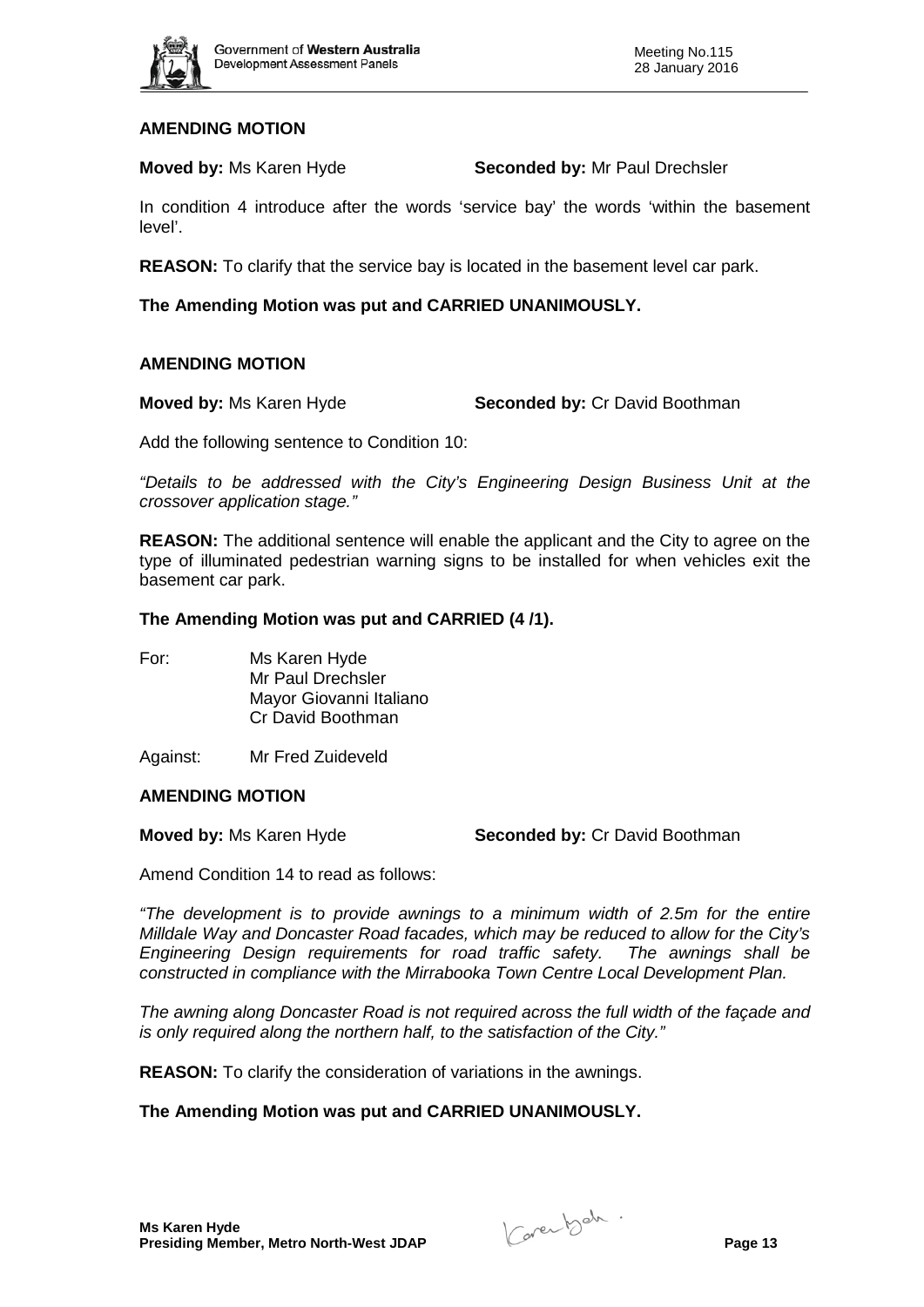

**Moved by:** Ms Karen Hyde **Seconded by:** Mr Fred Zuideveld

Amend Condition 15 by deleting the words '67 bicycle' and replace with the word 'one' and remove the plural 's' in the word locker.

**REASON:** To clarify the locker condition as a locker and not a bicycle locker and one locker only for each bicycle bay.

**The Amending Motion was put and CARRIED UNANIMOUSLY.**

#### **AMENDING MOTION**

**Moved by:** Ms Karen Hyde **Seconded by:** Mr Paul Drechsler

Condition 19 be deleted and the 'numbering' of subsequent conditions be amended accordingly.

**REASON:** Condition 19 was considered redundant.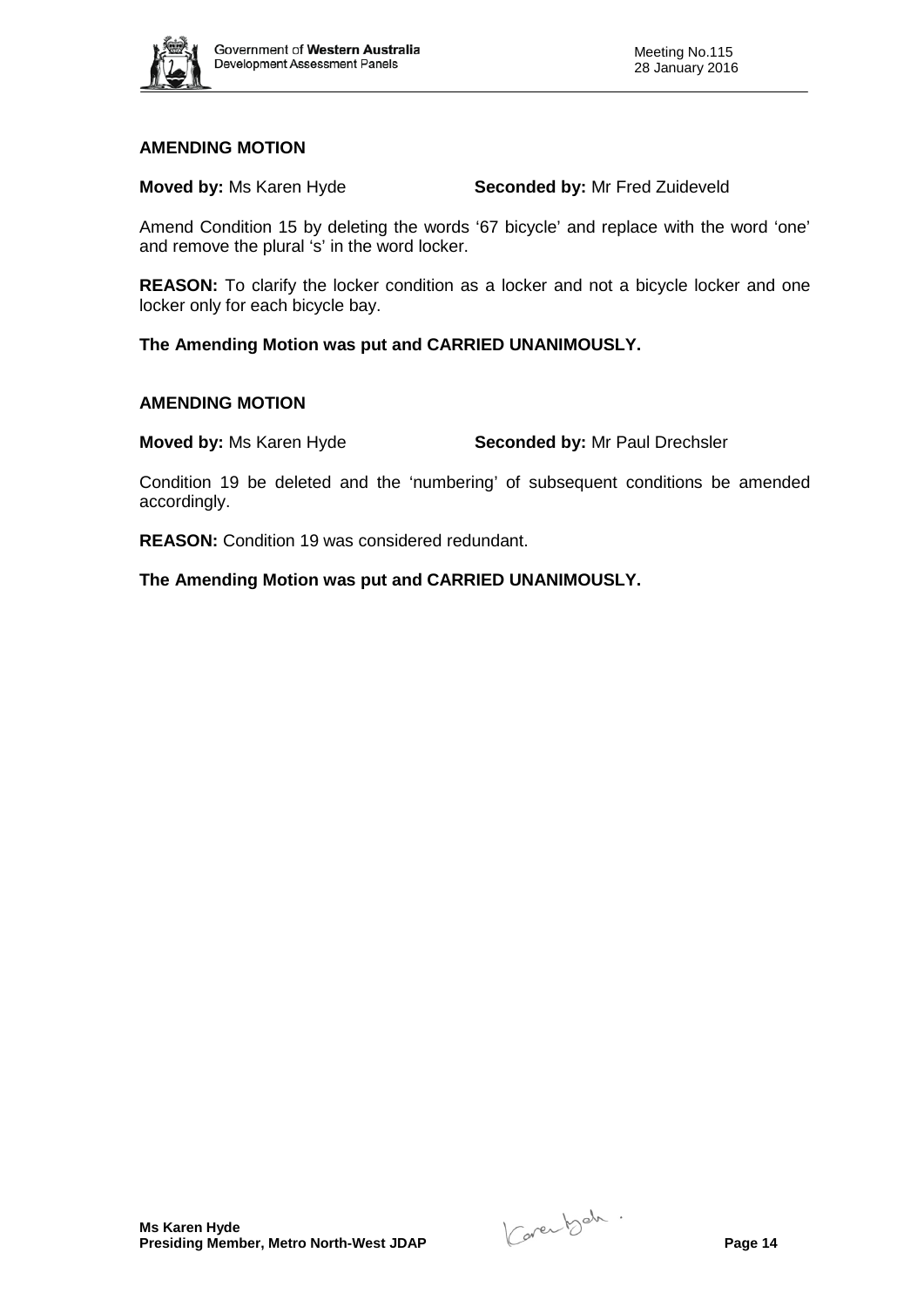

## **PRIMARY MOTION (AS AMENDED)**

That the Metro North-West JDAP resolves to **Approve** DAP Application reference DAP/15/00915 and accompanying plans (Attachment 1) for a Four Storey Office and Restaurant, in accordance with Clause 10.3 of the City of Stirling's Local Planning Scheme No.3, subject to the following conditions:

#### **Conditions:**

- 1. Prior to the occupation of the development, the allocation of car and motorcycle parking bays on the site shall be in compliance with the Mirrabooka Town Centre Local Development Plan and Local Planning Policy 5.9, as follows:
	- a. Public Bays A minimum of 62 bays; and
	- b. Short Stay Public Bays A minimum of 37 bays;

Alternatively a 20% reduction in public car bays can be achieved via a cash-in-lieu payment for twelve (12) public car parking bays, based on the value of 21m² of land area per bay (valuation being obtained from the Valuer Generals Office at the applicant's cost), and construction costs (to be determined by the City of Stirling) in accordance with Clause 5.8 of the City of Stirling Local Planning Scheme No. 3 to the satisfaction of the City of Stirling, prior to the commencement of development (refer to Advice Note 1).

- 2. A cash-in-lieu contribution for the construction costs (to be determined by the City of Stirling) for the provision of 10 public car parking bays and associated road works along Milldale Way, prior to the commencement of development.
- 3. A revised landscaping plan and plan for motorcycle parking provision to the western aspect of the site being provided prior to commencement of works, to the satisfaction of the City.
- 4. The development is to provide one (1) dedicated Service Bay, within the basement level in compliance with Local Planning Policy 5.9. The bay shall be signposted on site, to the satisfaction of the City prior to occupation of the development.
- 5. Itchen Lane is to be upgraded in compliance with concept drawing no. DA15/2283-SK01, including the construction of twelve (12) embayed on-street parking bays within the Itchen Lane road reserve, at the owner/applicant's expense, to the satisfaction of the City, prior to occupation of the development. (Refer to advice note 3).
- 6. Footpaths along Milldale Way abutting the site are to be upgraded to comply with to a minimum width of 2.4m in compliance with concept drawing no. DA15/2283-SK01, and to the satisfaction of the City, prior to occupation of the development.
- 7. A Parking Management Plan shall be submitted to the City of Stirling for approval prior to commencement of development. The Parking Management Plan shall demonstrate how:
	- a. Access to the parking areas will be controlled;
	- b. How will different types of parking within the facility be managed and controlled;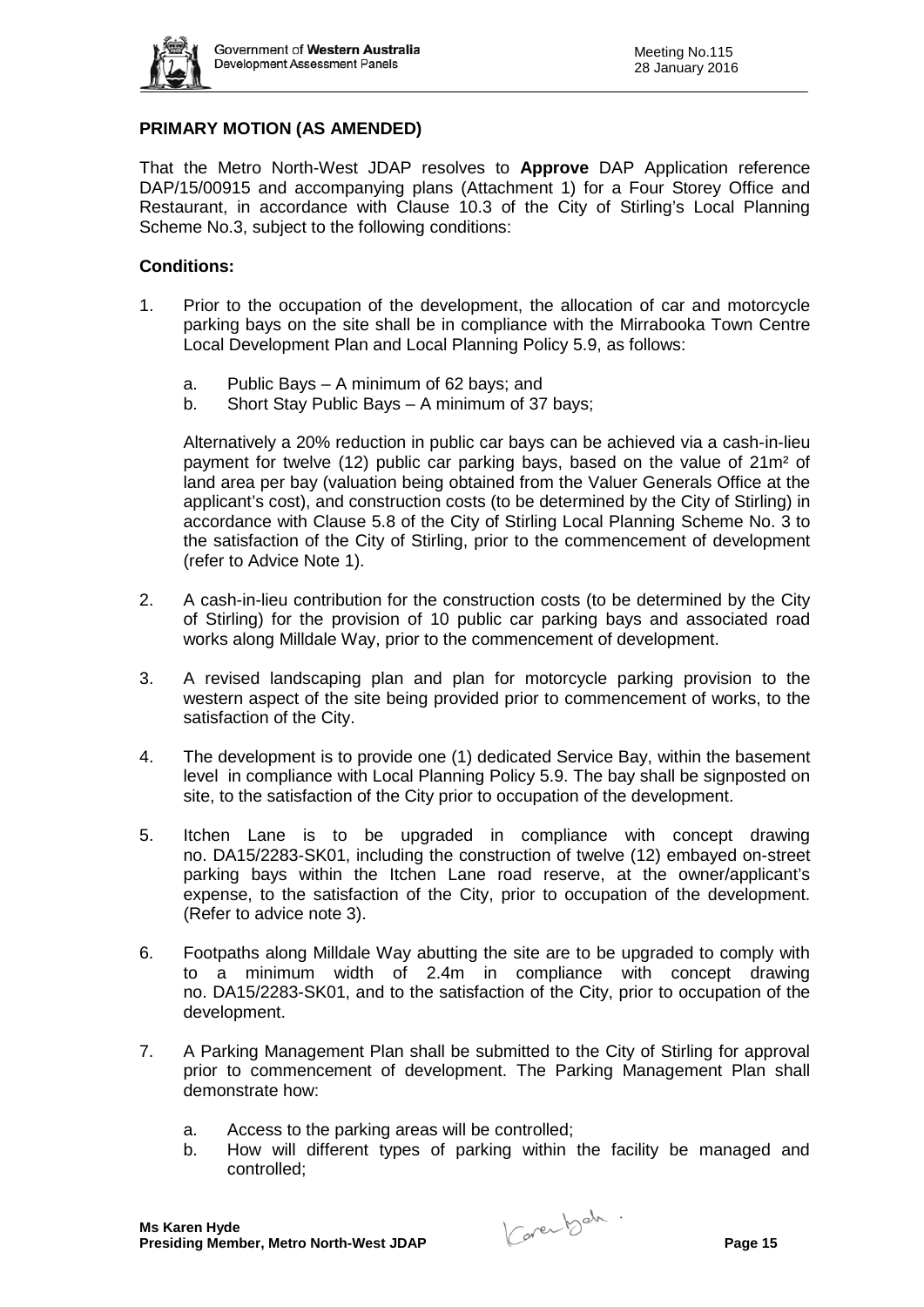

- c. What management will be imposed on public parking to reflect short stay or long stay parking restrictions;
- d. What methods will be used to police and enforce compliance with Local Planning Policy 5.9 – Mirrabooka Town Centre Parking Policy;
- e. How will evidence be collected and reported to demonstrate compliance; and f. What safety and security measures will be implemented to protect those using the facility.

The Parking Management Plan is to be complied with for the duration of the occupation of the development, unless otherwise varied by the City of Stirling.

- 8. The 12 tenancy bays highlighted on the development plans within the basement level are to be allocated for tenancy use only, to the satisfaction of the City. The bays shall thereafter be maintained for the life of the development.
- 9. The main vehicular ramp grades to the basement level are to be in accordance with AS/NZS2890.1 section 3.3(a).
- 10. Illuminated pedestrian warning signs and any other warning devices deemed necessary by the City of Stirling are to be provided on the exit ramps to the basement level, prior to occupation of the development.

Details to be addressed with the City's Engineering Design Business Unit at the crossover application stage.

- 11. Vehicular parking manoeuvring and circulation areas indicated on the approved plan shall be sealed and drained, the parking spaces marked out and maintained in good repair.
- 12. All parking areas (including disabled car parking bays) are to comply with AS/NZS2890.1:2004, AS2890.2:2002 and AS/NZS2890.6:2009.
- 13. The basement level headroom is to comply with Australian Standard AS/NZS2890.
- 14. The development is to provide awnings to a minimum width of 2.5m for the entire Milldale Way and Doncaster Road facades, which may be reduced to allow for the City's Engineering Design requirements for road traffic safety. The awnings shall be constructed in compliance with the Mirrabooka Town Centre Local Development Plan.

The awning along Doncaster Road is not required across the full width of the façade and is only required along the northern half, to the satisfaction of the City."

- 15. The development is to provide one locker for each bicycle bay provided, in compliance with Local Planning Policy 6.2.
- 16. A Site Management Plan to be submitted and approved by the City of Stirling prior to the issue of a building permit. The Site Management Plan to address dust, noise, waste management, storage of materials, traffic and site safety/security. The Site Management Plan is to be complied with for the duration of the construction of the development.
- 17. A Waste Management Plan to be submitted and approved by the City of Stirling prior to the issue of a building permit. The refuse area shall comply with the City of Stirling Waste Management Local Law 2010.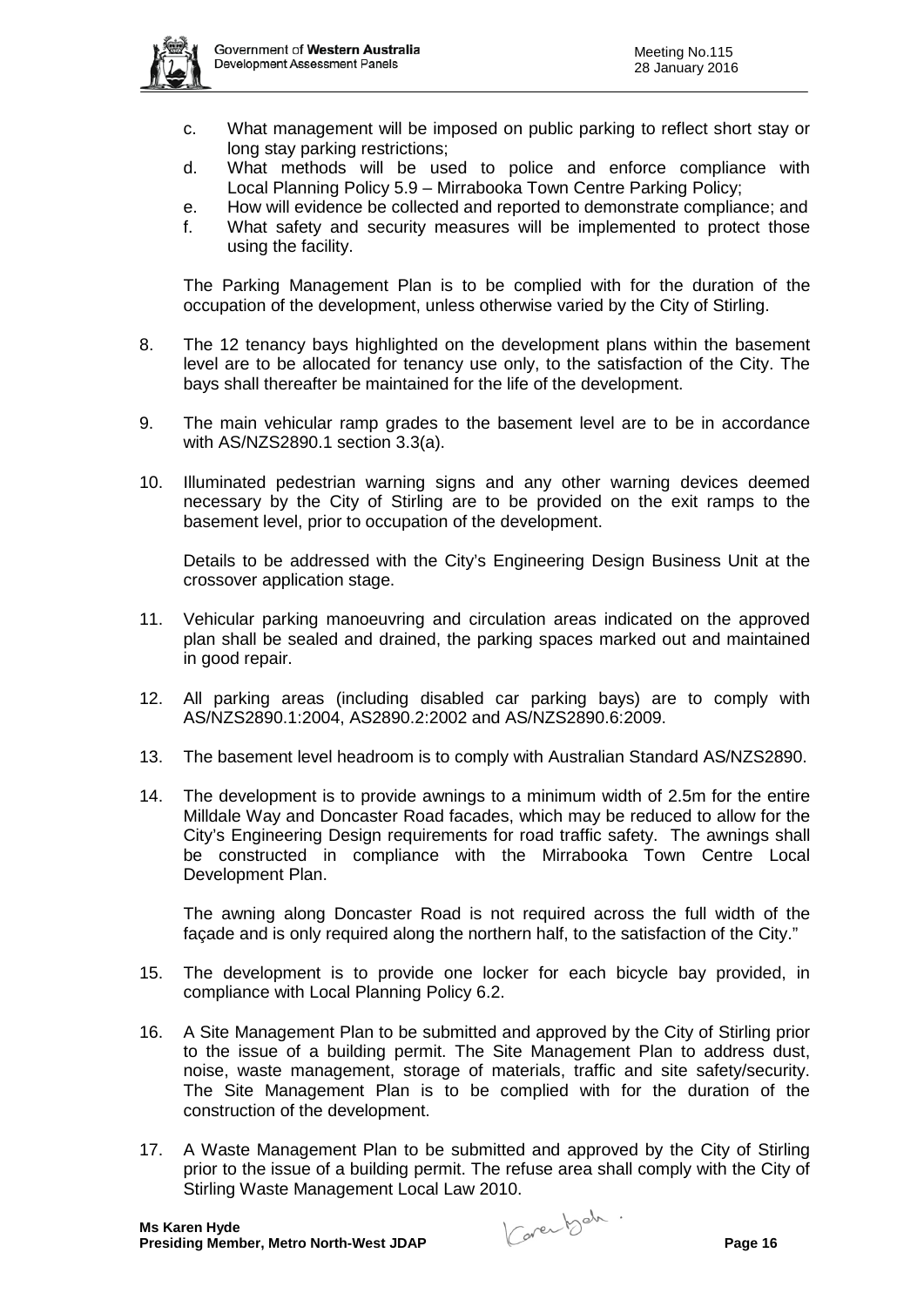

- 18. All land indicated as landscaped area on the approved landscaping plan shall be developed on practical completion of the building and are to be maintained in good condition thereafter.
- 19. Proposed verge trees are to be located to comply with minimum road setback requirements and sight lines, in compliance with the City's Street and Reserve Trees Policy.
- 20. Pedestrian entrances shall be at finished pavement level of the adjacent public road to allow for Universal Access.
- 21. No goods or materials being stored, either temporarily or permanently, in the parking or landscape areas or within access driveways. All goods and materials are to be stored within the buildings or storage facilities, where provided.
- 22. Architectural lighting of the building and lighting under all awnings and at all entry points to be provided prior to occupation of the development.
- 23. Lighting to be provided to all public spaces including under awnings, parking areas, service areas, footpaths and entry and exit points.
- 24. Any outside lighting to comply with Australian Standards AS 4282-1997 for the control of obstructive effects of outdoor lighting and not spill into any adjacent residential premises.
- 25. All signage is to be in strict accordance with the City of Stirling's Advertising Signs Policy, unless the further approval from the City of Stirling is obtained.
- 26. Compliance with the colours and materials schedule provided on the approved plans.
- 27. All air conditioning units, plant and roof equipment and other external fixtures are to be screened from view of a public street.
- 28. All stormwater from all roofed and paved areas shall be collected and contained on site.
- 29. The development to be connected to the reticulated sewerage network.
- 30. All ground floor external walls are to be treated with an anti-graffiti coating to reduce the likelihood of and improve ease of graffiti removal.

## **Advice Notes:**

1. Short Stay Public Parking Bays means bays that are provided or offered to members of the public (whether or not upon a payment of a fee or subject to other condition) but does not include parking that involves the use of reserved or dedicated parking bay.

The Public Parking Bays shall be publicly accessible at all times. The following time limits are to apply:

- a. 50% of vehicles are permitted to stay less than 4 hours; and
- b. 90% of vehicles are permitted to stay less than 6 hours.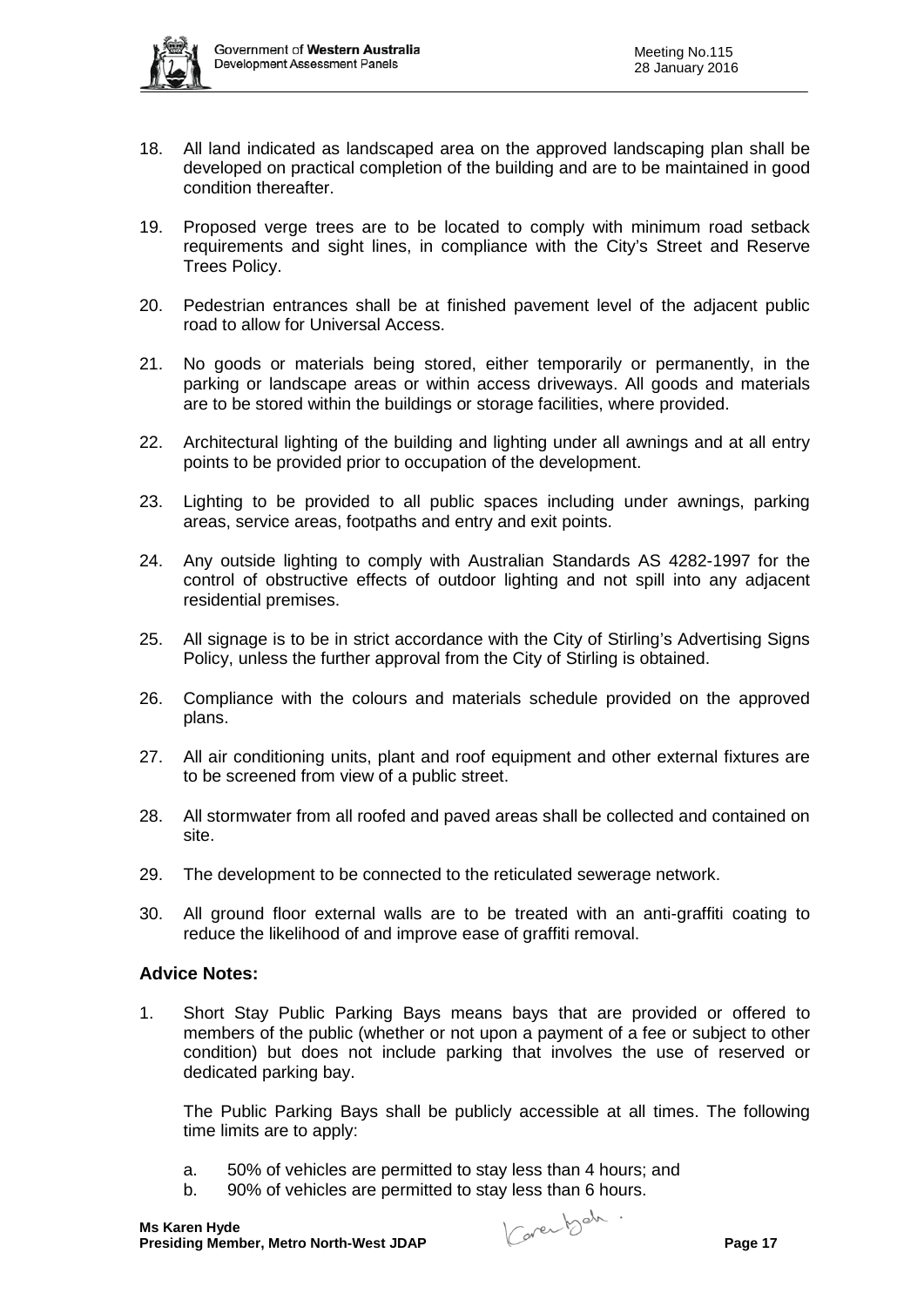

- 2. Construction noise is not permitted outside of the hours of 7.00am to 7.00pm Monday to Saturday inclusive. Any construction works are to comply with the Environmental Protection (Noise) Regulations 1997. Noisy construction works to comply with times specified under the Noise Regulations unless a Noise Management Plan for the construction site has been issued.
- 3. For all proposed works within the road reserve, detailed engineering construction plans are to be submitted and approved by the City of Stirling prior to any works commencing on site.
- 4. Delivery and service vehicles are not permitted to enter the site outside of the hours 7:00am to 7:00pm Monday to Saturday and 9:00am to 5:00pm Sundays and public holidays.
- 5. Detailed fit out plans and specifications for the proposed café to be submitted to and approved by the City's Health Unit prior to the commencement of fitting out.
- 6. Proposed cafe to comply with the requirements of the *Food Act 2008* and the Australia New Zealand Food Standards code.
- 7. Potential nuisance from artificial light to be addressed in accordance with Australian Standard AS 4282- 1997.
- 8. All designated exits are to have the doors opening towards egress unless otherwise approved by the City's Health and Compliance Business Unit.
- 9. Ventilation of underground car park to comply with Australian Standard AS 1668.2.
- 10. A construction site management plan is required to be submitted to address potential impacts during the construction phase.
- 11. Development to comply in all respects with the Health (Public Building) Regulations 1992.
- 12. Works relating to the subject development, required or proposed within the road reserve require separate approval of the City.

## **The Primary Motion (as amended) was put and CARRIED UNANIMOUSLY.**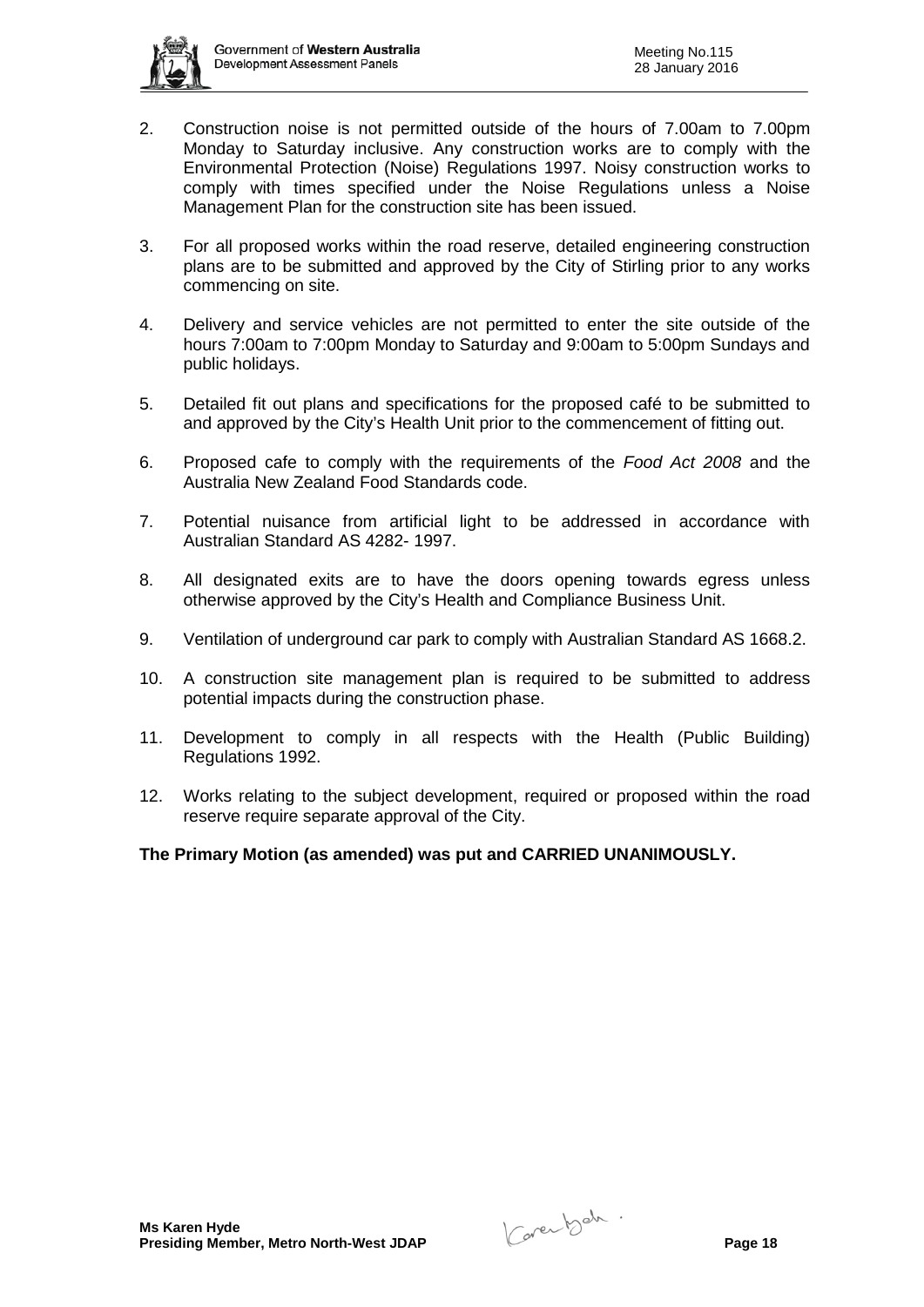

Responsible authority: City of Stirling DoP File No: DAP/15/00945

**8.3** Property Location: Lot 7, House Number 17, Angelico Street, Woodlands Application Details: Proposed Nursing Home<br>Applicant: PDG Town Planning. Urb Applicant: TPG Town Planning, Urban Design and Heritage<br>
Owner: Dominican Fathers Dominican Fathers

# **REPORT RECOMMENDATION / PRIMARY MOTION**

**Moved by:** Cr David Boothman **Seconded by:** Mayor Giovanni Italiano

That the Metro North-West JDAP resolves to:

**Approve** DAP Application reference DAP/15/00945 and accompanying plans (ATTACHMENT 1) in accordance with Clause 10.3 of the City of Stirling Local Planning Scheme No. 3, subject to the following conditions:

## **Conditions**

- 1. All stormwater from all roofed and paved areas to be collected and contained on site.
- 2. All land indicated as landscaped area on the approved plan being developed on practical completion of building works to the satisfaction of the City. All landscaped areas are to be maintained in good condition thereafter.
- 3. All driveways, parking and manoeuvring areas are to be constructed, drained and maintained to the satisfaction of the City.
- 4. Air conditioning units, ducts and other services shall be screened from view.
- 5. Pedestrian pathways providing wheelchair accessibility connecting all entries to buildings with the public footpath and car parking areas to the satisfaction of the City.
- 6. Adequate lighting being provided to communal pathways and parking areas to the satisfaction of the City.
- 7. All boundary fencing behind the front setback line is to accord with the provisions of the City's Local Laws pertaining to the provision of a sufficient fence.
- 8. The proposed crossover shall be designed and constructed in accordance with the City's Crossover Policy to the satisfaction of the City.
- 9. Any existing crossovers not included as part of the proposed development on the approved plan are to be removed. New kerbing and verge to be reinstated to the satisfaction of the City.
- 10. No walls fences or letterboxes above 0.75 metres in height to be constructed within 1.5 metres of where;
	- a. walls or fences adjoin vehicular access points to the site, or
	- b. a driveway meets a public street, or
	- c. two streets intersect,

unless the further approval of Council is obtained.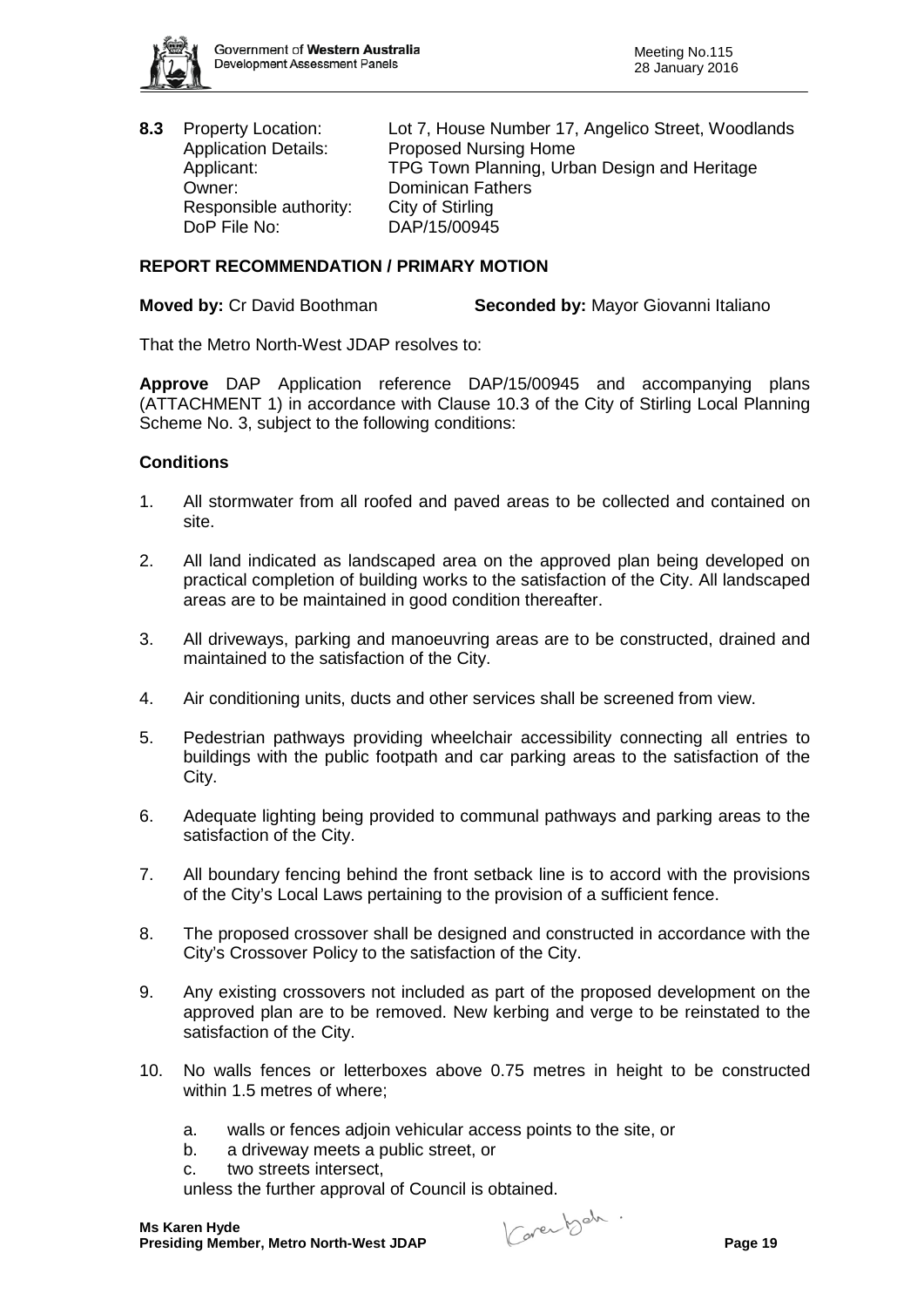

- 11. All parking bays and areas are to comply with Australian Standards AS/NZS2890.1, AS2890.2 and AS/NZS2890.6. The number of disabled car parking bays and their design and layout are to comply with AS/NZS2890.6:2009 (Off-street Parking for People with Disabilities).
- 12. Servicing of all waste bins is to be to the satisfaction of the City, or as otherwise agreed in the Waste Management Plan.
- 13. A Site Management Plan shall be submitted to the satisfaction of the City prior to commencement of works. The Site Management Plan shall address dust, noise, waste management, storage of materials, traffic and site safety/security. The Site Management Plan is to be complied with for the duration of the construction of the development.
- 14. Any outside lighting to comply with Australian Standards AS 4282-1997 for the control of obstructive effects of outdoor lighting and must not spill into any adjacent residential premises.

#### **Advice Note:**

1. Under the *Environmental Protection Act 1986* it is an offence to clear native vegetation unless the clearing is done in accordance with a clearing permit, or an exemption applies.

**The Report Recommendation/Primary Motion was put and CARRIED UNANIMOUSLY.**